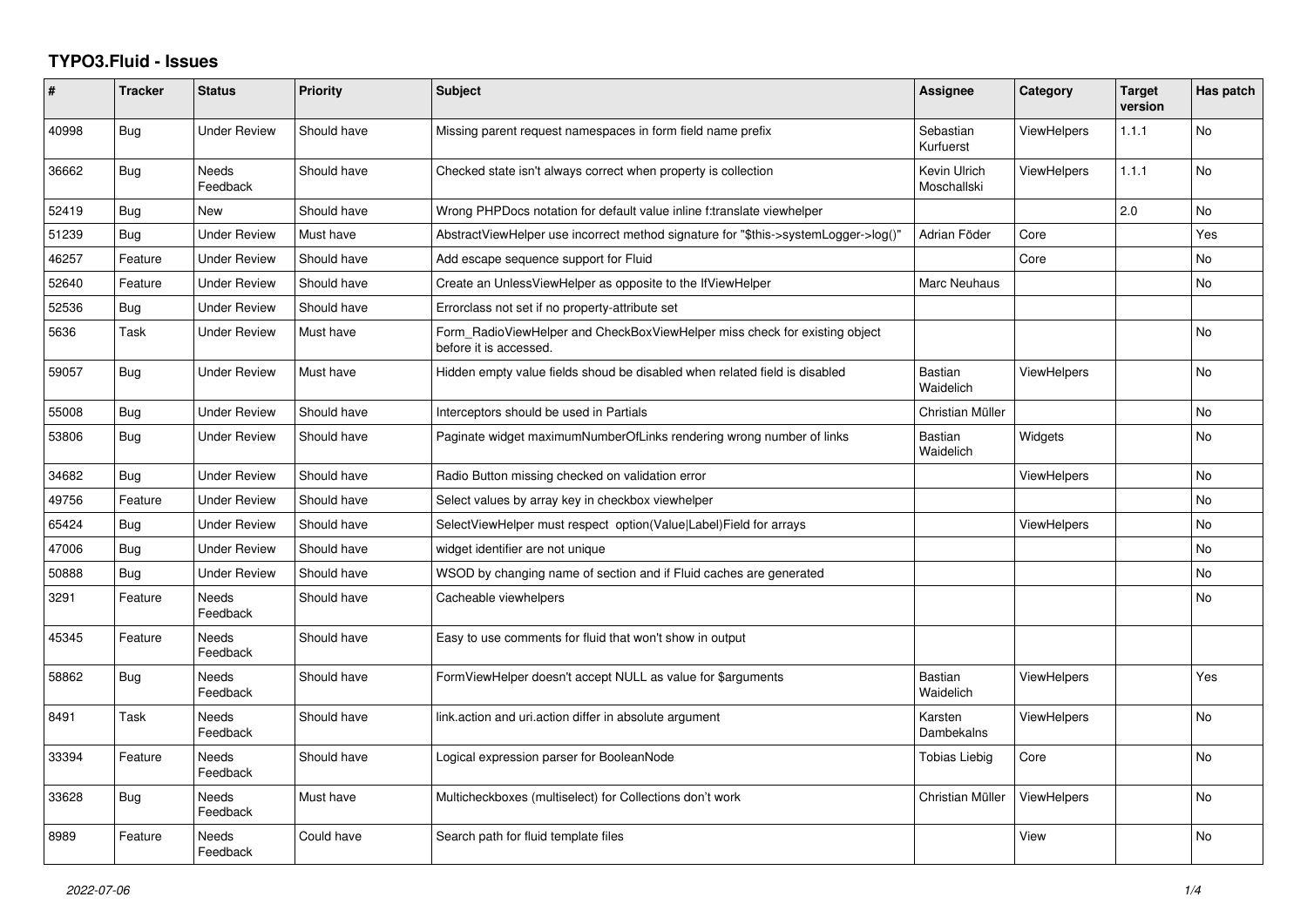| $\vert$ # | <b>Tracker</b> | <b>Status</b>     | <b>Priority</b>      | Subject                                                                                                     | <b>Assignee</b>        | Category    | <b>Target</b><br>version | Has patch |
|-----------|----------------|-------------------|----------------------|-------------------------------------------------------------------------------------------------------------|------------------------|-------------|--------------------------|-----------|
| 46091     | Task           | Needs<br>Feedback | Should have          | Show source file name and position on exceptions during parsing                                             |                        |             |                          | <b>No</b> |
| 28551     | <b>Bug</b>     | Accepted          | Should have          | (v4) backport VHTest                                                                                        | Sebastian<br>Kurfuerst |             |                          | No        |
| 9005      | Feature        | Accepted          | Could have           | Fluid Template Analyzer (FTA)                                                                               | Sebastian<br>Kurfuerst |             |                          |           |
| 5933      | Feature        | Accepted          | Should have          | Optional section rendering                                                                                  | Sebastian<br>Kurfuerst | ViewHelpers |                          | No        |
| 28554     | Bug            | <b>New</b>        | Should have          | (v4) implement feature flag to disable caching                                                              |                        |             |                          | No        |
| 28550     | Bug            | New               | Should have          | (v4) make widgets cacheable, i.e. not implement childnodeaccess interface                                   |                        |             |                          | No        |
| 28552     | <b>Bug</b>     | New               | Should have          | (v5) write ViewHelper test for compiled run; adjust functional test to do two passes<br>(uncached & cached) |                        |             |                          | No        |
| 60003     | Feature        | <b>New</b>        | Should have          | Add required-Attribute to f:form.password                                                                   |                        | ViewHelpers |                          | No        |
| 40081     | Feature        | New               | Should have          | Allow assigned variables as keys in arrays                                                                  |                        |             |                          | No        |
| 36410     | Feature        | New               | Should have          | Allow templates to send arguments back to layout                                                            |                        | ViewHelpers |                          | No        |
| 48355     | Feature        | New               | Could have           | Assign output of viewhelper to template variable for further processing.                                    |                        |             |                          |           |
| 12863     | Bug            | New               | Should have          | Attributes of a viewhelper can't contain a '-'                                                              | Sebastian<br>Kurfuerst | Core        |                          | No        |
| 46545     | Feature        | New               | Should have          | Better support for arrays in options of SelectViewHelper                                                    |                        |             |                          | No        |
| 9950      | Task           | <b>New</b>        | Should have          | Binding to nested arrays impossible for form-elements                                                       |                        | ViewHelpers |                          |           |
| 60181     | Feature        | New               | Could have           | Caching mechanism for Fluid Views/Templates                                                                 |                        | View        |                          | No        |
| 38130     | Feature        | New               | Should have          | Checkboxes and multiple select fields should have an assignable default value                               |                        |             |                          | No        |
| 26664     | Task           | New               | Won't have this time | Clean up Form ViewHelpers                                                                                   |                        | ViewHelpers |                          | No        |
| 7608      | Feature        | New               | Could have           | Configurable shorthand/object accessor delimiters                                                           |                        | Core        |                          | Yes       |
| 30937     | Bug            | <b>New</b>        | Should have          | CropViewHelper stringToTruncate can't be supplied so it can't be easily extended                            |                        | ViewHelpers |                          | Yes       |
| 3725      | Feature        | New               | Could have           | CSS Engine                                                                                                  | Christian Müller       | ViewHelpers |                          | No        |
| 54284     | Bug            | New               | Should have          | Default Option for Switch/Case VH                                                                           |                        | ViewHelpers |                          | No        |
| 1907      | Feature        | New               | Could have           | Default values for view helpers based on context                                                            |                        | Core        |                          |           |
| 13045     | <b>Bug</b>     | New               | Should have          | Entity decode of strings are different between if-conditions and output of variable                         |                        |             |                          |           |
| 45153     | Feature        | New               | Should have          | f:be.menus.actionMenuItem - Detection of the current select option is insufficient                          |                        |             |                          | No        |
| 49600     | Bug            | New               | Should have          | f:form tag shown as a HTML on frontend                                                                      |                        | ViewHelpers |                          | No        |
| 58921     | Bug            | <b>New</b>        | Should have          | f:form.* VHs crash if NOT inside f:form but followed by f:form                                              |                        |             |                          | No        |
| 31955     | Feature        | <b>New</b>        | Should have          | f:uri.widget                                                                                                |                        | Widgets     |                          | No        |
| 37619     | Bug            | New               | Should have          | Fatal Error when using variable in name attribute of Section ViewHelper                                     |                        | ViewHelpers |                          | No        |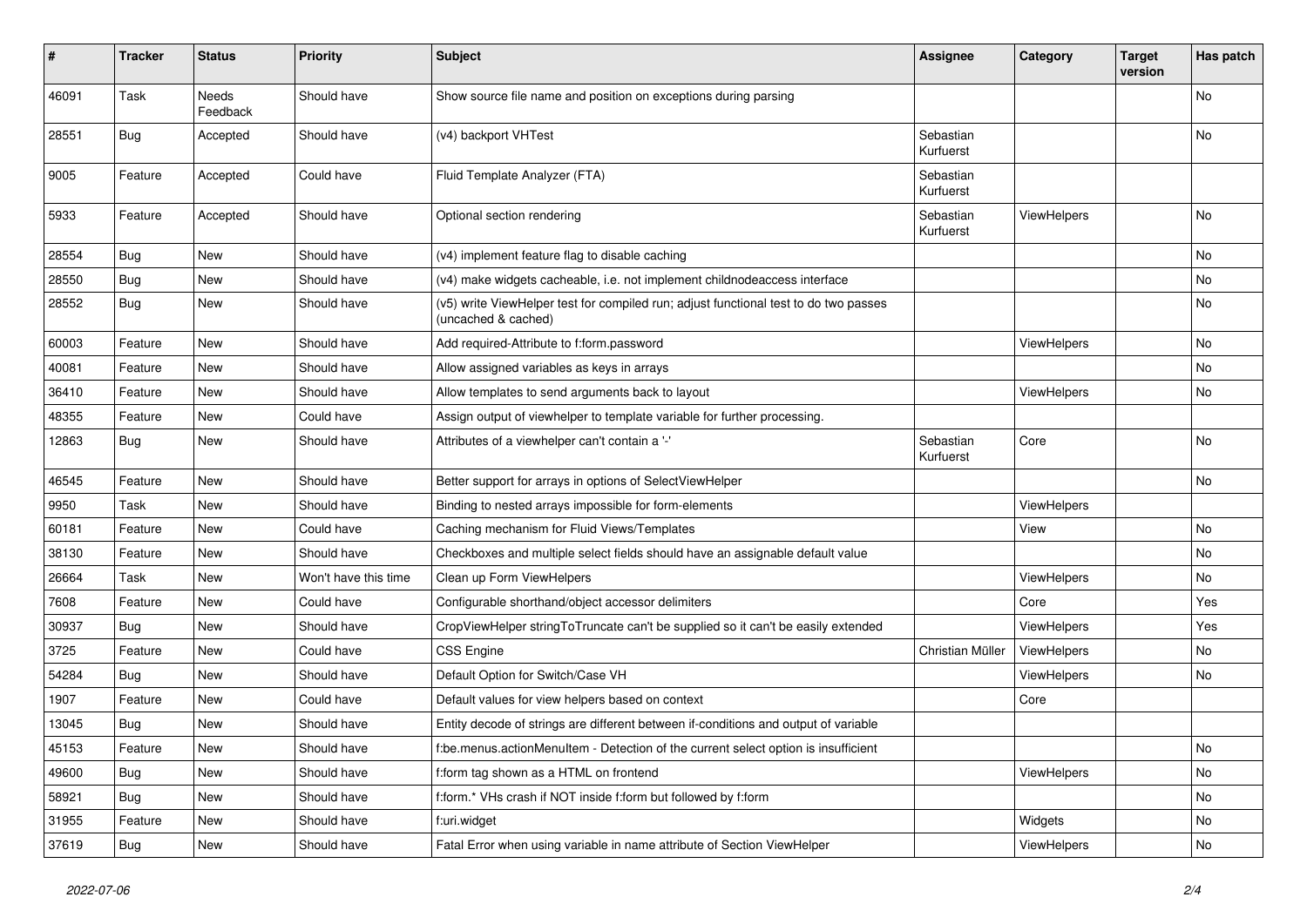| #     | <b>Tracker</b> | <b>Status</b> | <b>Priority</b>      | Subject                                                                                       | Assignee              | Category    | <b>Target</b><br>version | Has patch |
|-------|----------------|---------------|----------------------|-----------------------------------------------------------------------------------------------|-----------------------|-------------|--------------------------|-----------|
| 10472 | Feature        | New           | Could have           | Fluid Standalone distribution                                                                 |                       | Core        |                          | <b>No</b> |
| 49038 | Bug            | New           | Must have            | form select does not select the first item if prependOptionValue is used                      |                       |             |                          | No        |
| 8648  | Bug            | New           | Should have          | format.crop ViewHelper should support all features of the crop stdWrap function               |                       | ViewHelpers |                          | No        |
| 58983 | Bug            | <b>New</b>    | Should have          | format.date does not respect linebreaks and throws exception                                  |                       |             |                          | No        |
| 47669 | Task           | New           | Should have          | FormViewHelper does not define the default request method                                     |                       |             |                          | No        |
| 45394 | Task           | <b>New</b>    | Should have          | Forwardport Unit test for standalone view                                                     |                       | View        |                          | No        |
| 32035 | Task           | New           | Should have          | Improve fluid error messages                                                                  |                       | Core        |                          | Yes       |
| 4704  | Feature        | New           | Should have          | Improve parsing exception messages                                                            |                       | Core        |                          |           |
| 28553 | Bug            | New           | Should have          | improve XHProf test setup                                                                     |                       |             |                          | <b>No</b> |
| 56237 | Task           | New           | Should have          | in-line (Condition) View Helpers should not evaluate on parsing                               |                       |             |                          | No        |
| 57885 | Bug            | New           | Must have            | Inputs are cleared from a second form if the first form produced a vallidation error          |                       |             |                          | <b>No</b> |
| 37095 | Feature        | New           | Should have          | It should be possible to set a different template on a Fluid TemplateView inside an<br>action | Christopher<br>Hlubek |             |                          | No        |
| 51100 | Feature        | New           | Must have            | Links with absolute URI should have the option of URI Scheme                                  |                       | ViewHelpers |                          | No        |
| 27607 | Bug            | New           | Must have            | Make Fluid comparisons work when first element is STRING, second is NULL.                     |                       | Core        |                          | No        |
| 26658 | Task           | New           | Won't have this time | Make Form ViewHelpers consistent                                                              |                       | ViewHelpers |                          | No        |
| 30555 | Feature        | New           | Could have           | Make TagBuilder more extensible                                                               |                       | Core        |                          | No        |
| 28549 | Bug            | New           | Should have          | make widgets cacheable, i.e. not implement childnodeaccess interface                          |                       |             |                          | No        |
| 42397 | Feature        | <b>New</b>    | Should have          | Missing viewhelper for general links                                                          |                       |             |                          | <b>No</b> |
| 40064 | Bug            | New           | Must have            | Multiselect is not getting persisted                                                          |                       | ViewHelpers |                          | No        |
| 36559 | Feature        | New           | Could have           | New widget progress bar                                                                       |                       |             |                          | Yes       |
| 60271 | Feature        | New           | Should have          | Paginate viewhelper, should also support arrays                                               |                       |             |                          | <b>No</b> |
| 36655 | Bug            | New           | Should have          | Pagination Links                                                                              |                       | Widgets     |                          | No        |
| 39936 | Feature        | New           | Should have          | registerTagAttribute should handle default values                                             |                       | ViewHelpers |                          | <b>No</b> |
| 42743 | Task           | New           | Should have          | Remove inline style for hidden form fields                                                    |                       |             |                          | No        |
| 43071 | Task           | New           | Should have          | Remove TOKENS for adding fallback teplates in B                                               |                       |             |                          | No        |
| 43072 | Task           | New           | Should have          | Remove TOKENS for adding templates fallback in Backporter                                     |                       | View        |                          | No        |
| 54195 | Task           | New           | Should have          | Rename and move FormViewHelper's errorClass value, currently 'f3-form-error'                  | Adrian Föder          | ViewHelpers |                          | No        |
| 38369 | <b>Bug</b>     | New           | Must have            | Resource ViewHelpers should not fall back to request package                                  |                       | View        |                          | No        |
| 33215 | Feature        | New           | Should have          | RFC: Dynamic values in ObjectAccess paths                                                     |                       |             |                          | No        |
| 39990 | Bug            | New           | Should have          | Same form twice in one template: hidden fields for empty values are only rendered<br>once     |                       | Core        |                          | No        |
| 9514  | Feature        | New           | Should have          | Support explicit Array Arguments for ViewHelpers                                              |                       |             |                          |           |